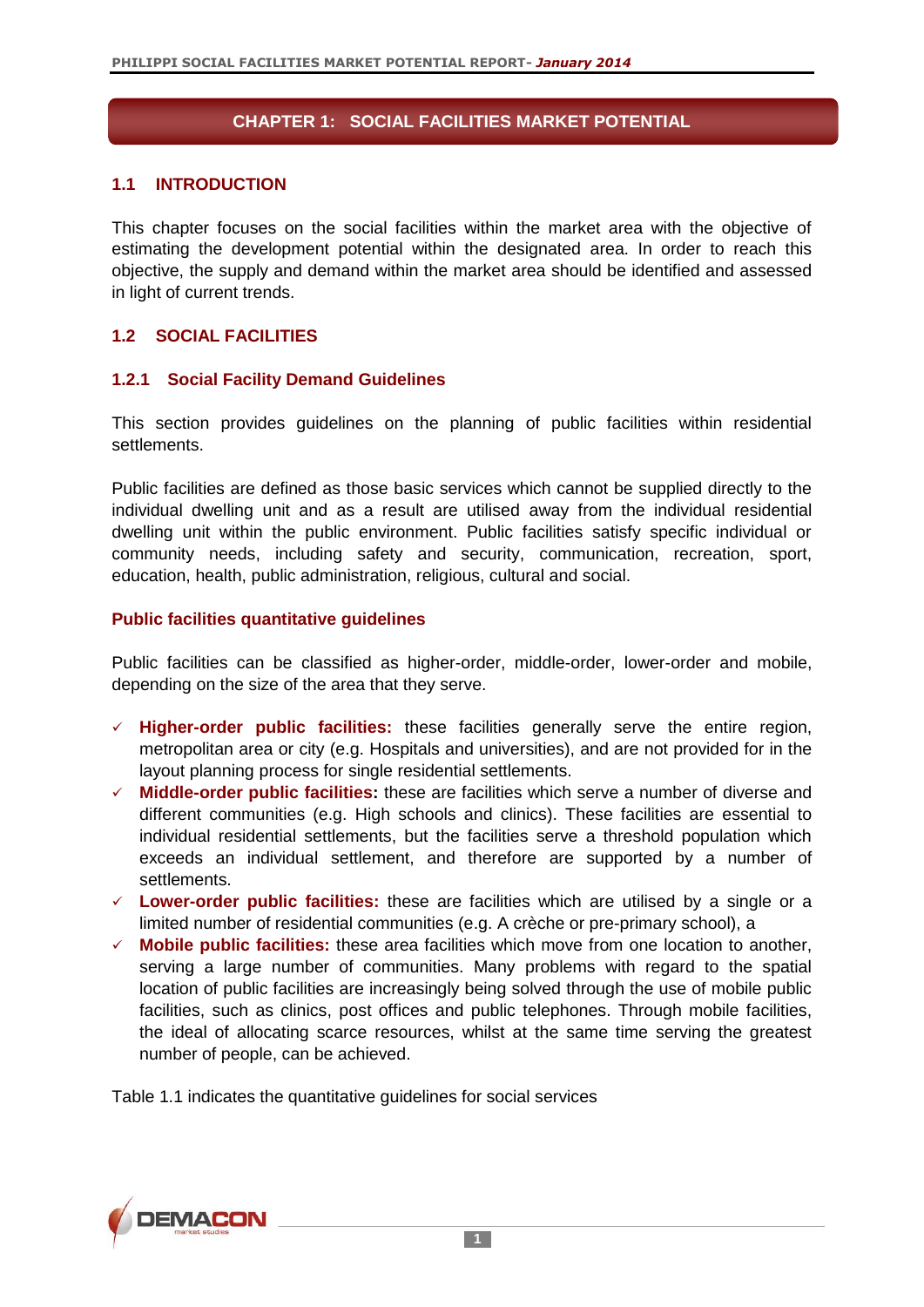| <b>Facility</b>                             | Location                                                                                                                                                                                                           | <b>Access</b>                                                                                        | Size and<br><b>Dimensions</b>                                                                                                                                                                                        |
|---------------------------------------------|--------------------------------------------------------------------------------------------------------------------------------------------------------------------------------------------------------------------|------------------------------------------------------------------------------------------------------|----------------------------------------------------------------------------------------------------------------------------------------------------------------------------------------------------------------------|
| Crèche /<br><b>Nursery</b><br><b>School</b> | Community specific<br>facilities<br>which<br>should<br>be<br>walking<br>distance of residential units can<br>be clustered with pre-primary<br>schools,<br>primary<br>schools,<br>community centres etc.            | Maximum travel time:<br>10 minutes<br>Maximum<br>walking<br>distance:750m                            | of<br>Minimum<br>size<br>facility: 130m <sup>2</sup>                                                                                                                                                                 |
| <b>Primary</b><br><b>School</b>             | Should be located within easy<br>reach of the local areas which it<br>is intended to serve - needs to<br>be located close to public<br>transport route and can be<br>combined with a number of<br>other facilities | Maximum travel time:<br>20 minutes<br>Maximum<br>walking<br>distance:1,5km                           | Minimum<br>size<br>0f<br>facility: 2.4ha                                                                                                                                                                             |
| <b>High School</b>                          | School should be situated on a<br>major transport route<br>with<br>public transport stops                                                                                                                          | Maximum travel time:<br>30 minutes<br>Maximum<br>walking<br>distance: 2.25km                         | Minimum<br>for<br>size<br>facility: 4.6ha                                                                                                                                                                            |
| <b>Clinic</b>                               | Should be located close to<br>public transport stops but need<br>not be located along a major<br>route                                                                                                             | Maximum<br>walking<br>distance: 2km                                                                  | 0.1 <sub>ha</sub><br>5<br>000<br>per<br>people<br>0.2ha<br>000<br>per<br>10<br>people<br>0.5 <sub>ha</sub><br>000<br>per<br>20<br>people<br>1ha<br>40<br>000<br>per<br>people<br>1.5ha per 60 000 to<br>80 000 peole |
| <b>Libraries</b>                            | Should be easily accessible,<br>preferably on main<br>thoroughfare<br>convenient<br>to<br>main traffic and transportation<br>routes                                                                                | Maximum travel time:<br>20 to 30 minutes<br>Maximum<br>walking<br>diatance: 1.5km<br>to<br>2.25km    | <b>Minimum</b><br>for<br>size<br>facility: 130m <sup>2</sup>                                                                                                                                                         |
| <b>Community</b><br><b>Centres</b>          | Provides a variety of services<br>to a number of residential<br>communities - should be easily<br>accessible<br>these<br>to<br>communities                                                                         | Maximum travel time:<br>20 to 30 minutes<br>Maximum<br>walking<br>distance:<br>1.5km<br>to<br>2.25km | Minimum<br>size<br>0f<br>facility: $5000m^2$                                                                                                                                                                         |
| <b>Religious</b>                            | Churches can be clustered with<br>other public facilities in order to<br>promote multi-functionality.                                                                                                              | Maximum travel time:<br>20 minutes<br>Maximum<br>walking<br>distance: 1.5km                          | Site can range from<br>150 $m^2$ to 3 000 $m^2$                                                                                                                                                                      |
| <b>Municipal</b>                            | Require high levels of exposure                                                                                                                                                                                    | Maximum travel time:                                                                                 | Minimum<br>size<br>for                                                                                                                                                                                               |

| Table 1.1: Quantitative Guidelines for Social Service Facilities |  |
|------------------------------------------------------------------|--|
|------------------------------------------------------------------|--|

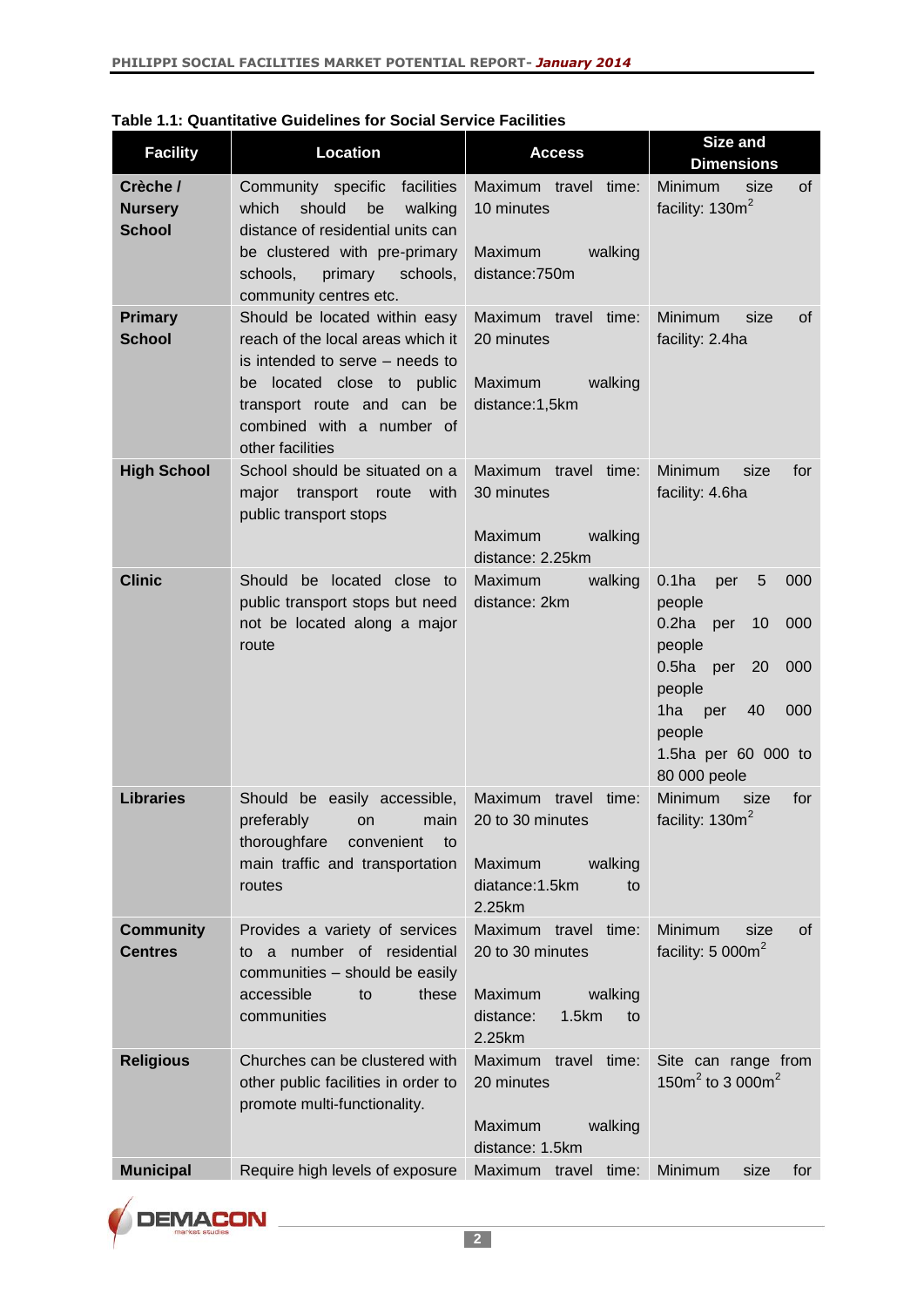| <b>Facility</b>                                          | Location                                                                                                                                                                           | <b>Access</b>                                                                      | <b>Size and</b><br><b>Dimensions</b>                         |
|----------------------------------------------------------|------------------------------------------------------------------------------------------------------------------------------------------------------------------------------------|------------------------------------------------------------------------------------|--------------------------------------------------------------|
| <b>Offices / Pay</b><br><b>Points</b>                    | and must be easily accessible<br>by public transport                                                                                                                               | 30 minutes                                                                         | facility: $3000m^2$                                          |
| <b>Post offices</b>                                      | <b>Needs</b><br>be<br>visible<br>$\overline{a}$<br>and<br>accessible and located along<br>activity<br>routes<br>within<br>easy<br>walking distance of<br>public<br>transport stops | Maximum travel time:<br>30 to 40 minutes<br>Maximum<br>walking<br>distance: 2lm    | <b>Minimum</b><br>for<br>size<br>facility: 500m <sup>2</sup> |
| <b>Police Station</b>                                    | Should be located central to all<br>the communities which they are<br>required to serve and should<br>be on a main thoroughfare                                                    | Maximum travel time:<br>20 minutes<br><b>Maximum</b><br>walking<br>distance: 1.5km | Varies between 0.1ha<br>to 1 ha                              |
| <b>Fire Stations</b>                                     | Should be located on higher-<br>order multifunctional routes                                                                                                                       | Not generally planned<br>within<br>residential<br>$\mathbf{a}$<br>community        | Average erf size of<br>1.2 <sub>ha</sub>                     |
| Children's<br>Home                                       | Regional facility and would be<br>provided<br>in<br><sub>of</sub><br>terms<br>a<br>development framework based<br>statistics<br>regarding<br><b>on</b><br>homeless children        | Not applicable to the<br>planning of residential<br>settlements                    | Average erf size: 2ha                                        |
| <b>Community</b><br><b>Information</b><br><b>Centres</b> | Should be easily accessible<br>and visible to as many people<br>as possible                                                                                                        | Maximum<br>walking<br>distance: 1km                                                | Need not be<br>bigger<br>than $100m2$                        |

With the above guidelines for social facilities the existing market supply and market gap for the area can be determined. From the table it is also evident that social facilities should be located within a convenient distance from residents who should be able to easily access these facilities. Since the majority of residents are of lower income households, walking is the most preferred and convenient manner of accessing social facilities and hence these facilities should be within a comfortable walking distance.

# **1.2.2 Social Facility Supply within the Philippi East Study Area**

Access to economic and social services enable people to participate fully in the economy and their communities. When basic services such as water, energy and transport are available to people, they can spend more time doing profitable work. The following (Table 1.2) is a summary of social facilities currently available in the Philippi East Study Area.

### **Table 1.2 Social Facilities within the Philippi East Study Area**

| <b>Facility</b>         | <b>Number</b>  |
|-------------------------|----------------|
| Crèche                  | To be verified |
| <b>Primary School</b>   | 27             |
| <b>Secondary School</b> | 6              |
| Clinic / Hospital       | 3              |
| Library                 | 3              |
| <b>Community Centre</b> |                |
| Sports Stadium          | To be verified |
| Post Office             | っ              |